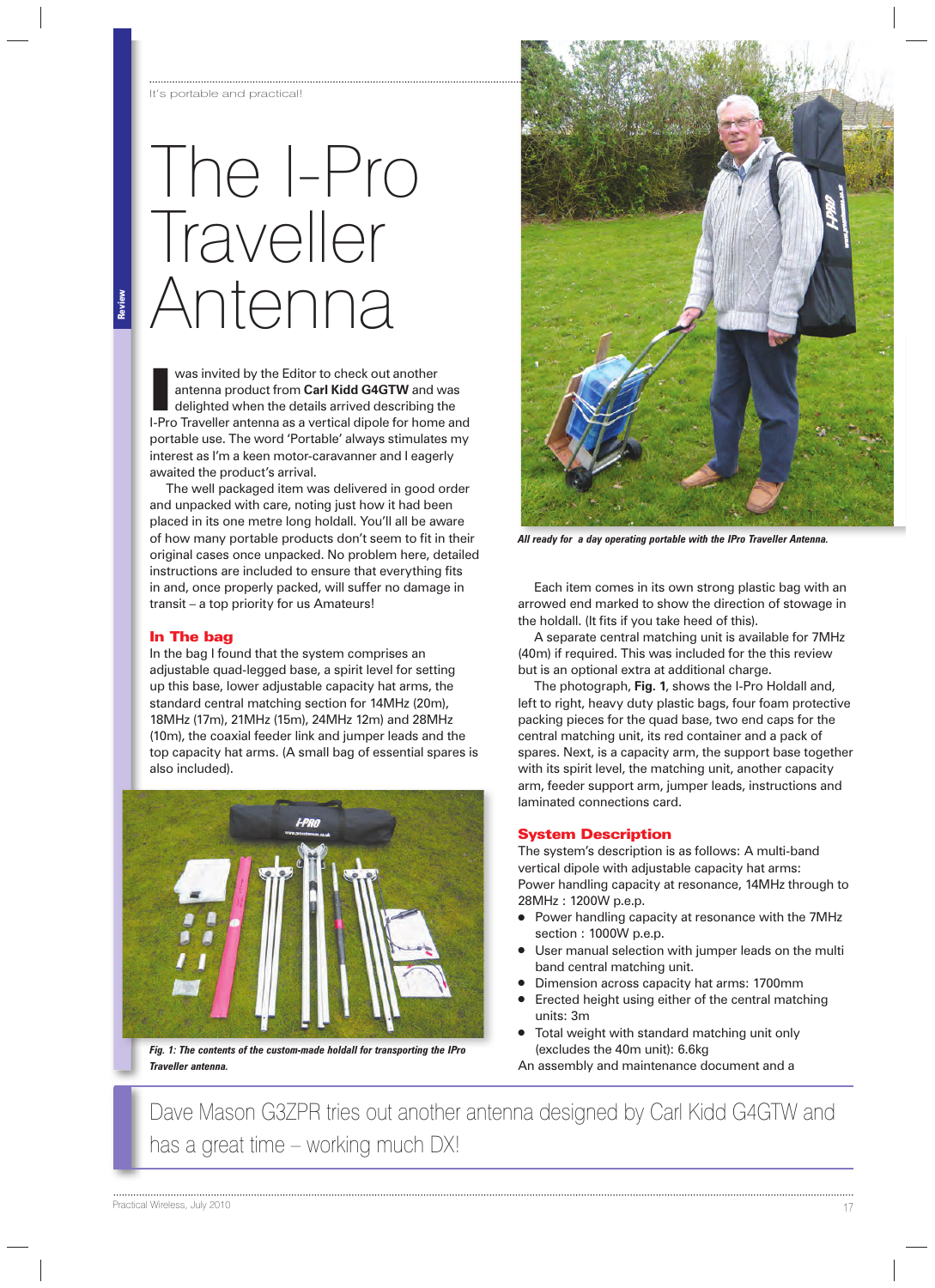laminated card illustrating band changing connections is also provided.

# Construction & Design Features

The antenna is constructed in thick walled aluminium tubing, grade 6082T6; this grade has good mechanical strength and high corrosion resistance. Spring catches are fitted inside the upper and lower ends of the matching section to enable it to be secured to the upper and lower capacity arm sections.

Brackets are zinc plated and all fixings (nuts, bolts,

washers and self tapping screws) are of stainless steel. The self tapping screws are only used when the antenna is to remain erected for long periods to ensure that good electrical conductivity is maintained.

**Support base tube:** This section of insulating material at the centre of the quad base is made of glass fibre tubing and is the same as the inductor former of the centre matching section. The material has excellent dielectric properties together with good structural strength and very low moisture absorption characteristics. So, whatever the weather, all year round use is possible.

**Coaxial feeder 8 mm fibre glass support rod/arm:** This cunning feature is simple in concept but is absolutely essential for supporting the feeder connection with its patch lead facility. RG58/CU (military specification) coaxial cable is used. Two jumper leads form part of this assembly to enable different tapping combinations for selected bands.

**Matching section/inductor** 

**former:** The windings are set on thick walled glass fibre tubing (as

used in the support base) and by using eight bonding points, four on the top, four on the bottom, very low circulating current resistance is assured. The jumper sockets are gold plated and rated at 10A.

### The Assembly

When it comes to assembling the system – clear instructions are provided by the designer and are easy to follow, in practice I found the following routine suited me.

The routine: Set the quad base on the ground, the legs are adjustable so uneven ground poses no problem. Place the spirit level on the support base tube and adjust for level, lock the legs and remove the level. This is then stowed in one of the leg brackets to prevent loss.

The lower capacity arms are opened and located into the support base tube.(Leave unlocked, they will need to be adjusted later).

Select the desired central matching unit (14MHz through to 28MHz or optional 7MHz unit) and fit it into the upper capacity arm section, open and lock the upper arms.

Lift this complete assembly and lock into the lower arm

section already mounted, make sure the spring locks are correctly located in the upper and lower tubes.

Place the feeder support rod/arm into the opening at the top of the central matching unit and fit its flexible ring at the back. Connect a coaxial feeder, minimum length 8m, to the SO239 socket and slide the weatherproof boot down over the joint.

Plug the jumper leads into the appropriate sockets, (referring to the laminated band changing card supplied), trail the feeder away from the antenna at 40-45° (not critical), connect to your transceiver and you are almost ready for

'the off'!

No antenna tuning unit (a.t.u.) or earth connections are needed with this antenna, direct connection to the transceiver reduces any losses. However, it is necessary to include an standing wave ratio (s.w.r.)/power meter to enable the correct adjustment of the lower capacity arms, although once set, it can be removed. In practice I found no detriment to performance by leaving it in circuit as it enabled quick band changes and adjustments.

Adjustments to the lower arms are arrived at empirically, key the transmitter and note the s.w.r. readings, using a measuring tape adjust the arms equally from the centre pole. Next, key the transmitter again to note the effect. You will soon find a dimension that gives you a 1.5 : 1 (or close) result. Carry out this routine for each band, noting your results, and you will be ready for operating with quick band changes when required.

**Note:** Your results will only apply to the type of location where

they are made, with portable operation you will need to make minor adjustments to suit the terrain. (More on this later). And don't forget to lock the lower capacity arms.

### Central Matching Unit

Connection of the feeder cable to the central matching unit is made by two jumper leads fitted with banana plugs and reference to the laminated card supplied. By the time I had completed this review I was familiar with the connections – but an advantage to having the s.w.r./Power meter in circuit is that you soon know if you've got it wrong ! Best stick to the card!

# On The Air

Now for the crunch, does the I-Pro Vertical Dipole do what it is supposed to? I undertook a series of tests – carried out over an extended period – to check its performance, this was to include operation under different geographic and topographic conditions using propagation predictions and to give the maximum opportunity to stretch its ability. In other words – a thorough test!

18 Practical Wireless, July 2010



*Fig. 2: Operating on a spit of land jutting out into Poole Harbour, gives 270° views over sea water.*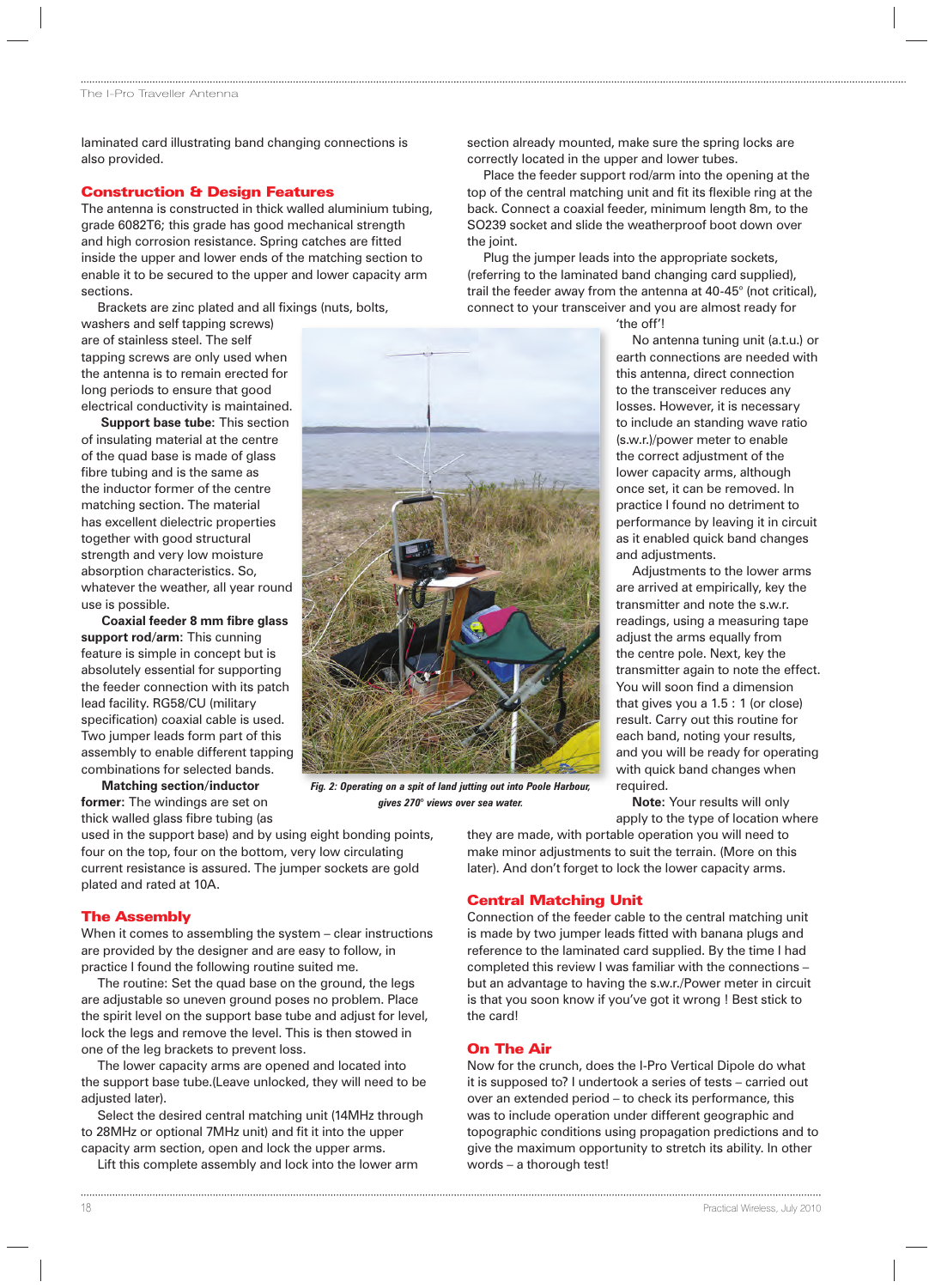# **Product:** IPro Traveller antenna

**Company:** Pro Antennas

**Contact:** Tel: (01489) 789960

**Pros:** Very convenient contest system due to its ease of transport, assembly and adjustment....it's ideal for portable work!

**Cons:** Small problem with connections (problem now overcome by designer).

**Price:** £279.95 with quad-leg base. Optional 7MHz centre matching section £119.95. Optional custommade holdall £19.95. The UK p&p cost £9.95. Buyers are asked to make contact prior to making payment to receive an accurate delivery date. (Please see website for further details).

**Supplier:** My thanks go to Carl Kidd G4GTW for the loan of the review antenna. He can be contacted at **Pro Antennas**, **3 Forsythia Close**, **Hedge End**, **Southampton**, **Hampshire SO30 4TP**. Tel: **(01489) 789960 www.proantennas.co.uk**

Purbeck Hills, **Fig. 3,** this, with the adjacent Whiteways Hill is a favourite for Radio Amateurs (particularly the **Poole Radio Society**!) and model aircraft enthusiasts. The chalk heights slope away towards Poole, Swanage, Kimmeridge and the Island of Portland (still referred to as an Island although you can drive there!) and provide a good take off for h.f. and v.h.f. alike.

On the first visit the good breeze blowing when I left home, turned out to be a Force 8 gale on the hill, so there was no way the antenna was going to stay upright in those conditions! Indeed, the designer recommended some form of guying in rough weather – but I don't think anything would have kept it standing on this day. The test was abandoned

On the second visit to this location a more clement weather condition prevailed and we were off again. Contacts were made across the United States and Canada in abundance with Africa, Turkey, Israel, Greece, Russia and the Balkans providing a wide geographical span.

### The Urban scene

The City of Bristol in the English West Country served as my urban location where I located the station at night time in the grounds of a block of flats on the northern edge of the City. While this location lacked the space afforded by 'The Downs' (gentle rolling grassed hills) it's part way down a northern facing slope towards Stoke Bishop.

The location was quite the opposite aspect to one I would normally select – but the results came in during the brief period of operation. The path was open from Lithuania on the Baltic Sea coast, The Netherlands, Bulgaria, Italy and the United States. Operation was only for a brief period and so the results weren't conclusive but, as my wife **Viv** and I were only there to babysit the grandchildren, extended operation was not an option. Once again **I just happened**  to have the kit in the boot of the car!

The urban environment can also be accommodated provided there is minimal obstruction to the low angle of radiation at close quarters. This applies to both matching units.

antenna with its close proximity to the shore line.

The location proved to be a fantastic location for working /P and brought home the meaning of a good ground and a close sea take off! I was rewarded with a good range of countries from Norway, Sweden, Finland, Russia (Archangel down to the Ukraine), Romania and

Turkey. My second visit to this location continued with contacts to most

As the antenna uses no earth I considered it was important to test within urban surroundings, countryside, hilly, rocky and sea front conditions. As all of these conditions effect the performance of antennas. After considering my own local geography, I decided to locate the station on the shore of Poole Harbour near Sandbanks. At this location there's a small sand spit jutting into the harbour, which gives a good 'take off' over the harbour and low lying Purbeck Hill areas to the open sea to the west and south west and over the harbour entrance and Sandbanks peninsula (a favourite place for Lottery millionaires to live!) to the south, south east and east. I thought this should give coverage for a good 270°. The photograph, **Fig. 2**, shows the

of the Balkans, Italy Austria and Australia (Perth 599 both ways on c.w.).

On the third visit I reluctantly picked up the microphone (out of character for me) and proceeded to make effective contacts with stations from Kazakhstan, Australia (Tasmania 59 both ways), Nigeria, Morocco and Senegal, Madeira and Canary Islands and most of the eastern European countries.

While journeying from home (Poole) to Weymouth on a family visit I just happened to have the portable kit in the car so stopped briefly at Ringstead Bay, no sand here, just pebbles and rocks which made a good seat and operating desk. I responded to a "CQ" and had a super chat (fone) with Charlie in Victoria, the capital of Gozo Island, part of the Maltese group of Islands. Time, however, was not on my side so no further contacts were made.

Two visits were then made to Steeple Hill near Creech in the







*Fig. 3: Operating 'up in the hills' above Creech in the Purbeck Hills.*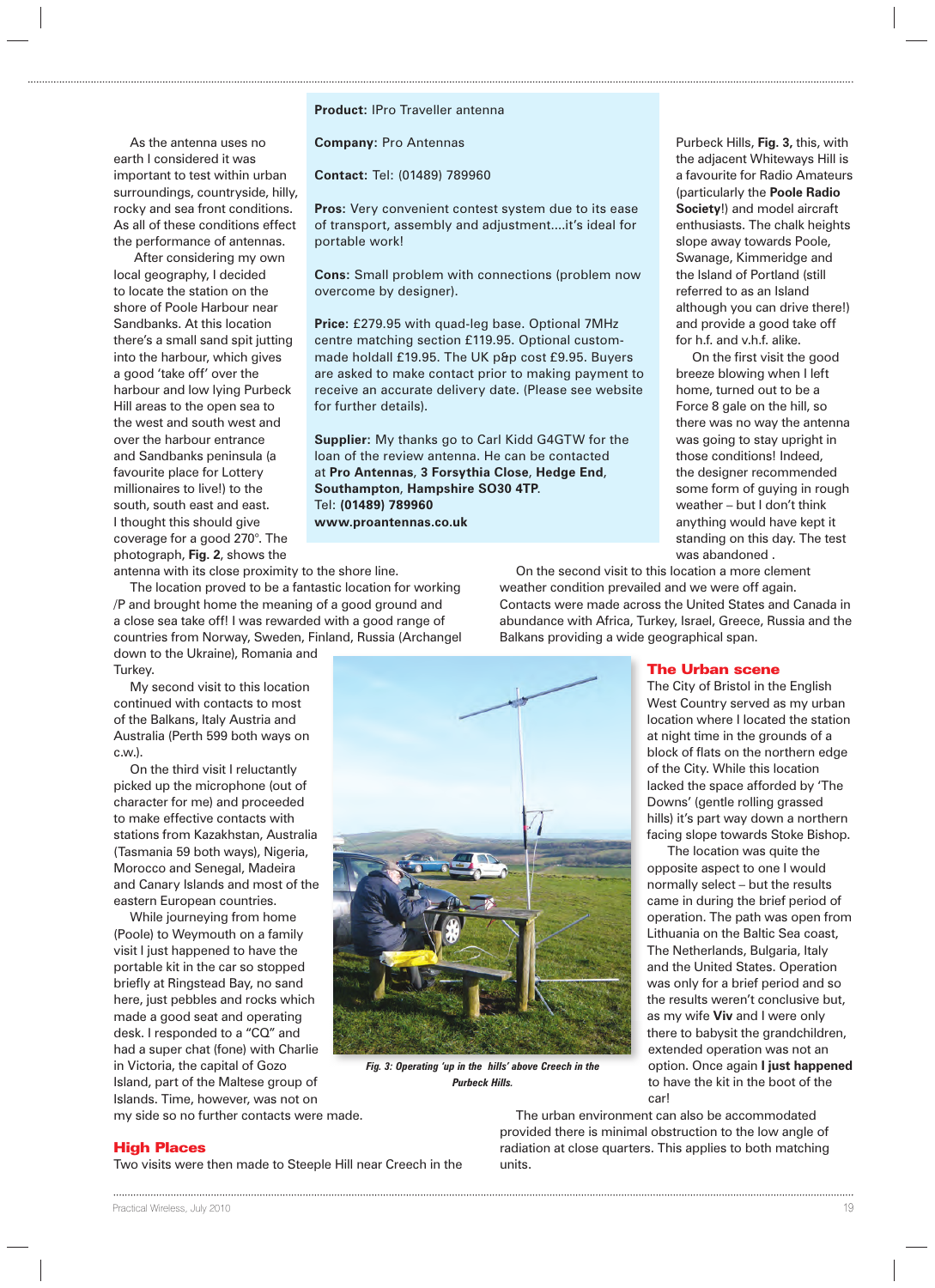With our fickle and inclement weather I feel the designers recommendation to guy the antenna is a wise comment and the suggested point of guying is 10mm above the feeder support rod. Attachment at any other point is discouraged. I also found it beneficial to keep the matching units ends clean by spraying with a WD40 type of easing oil and wiping off to remove surface film to ensure continued ease of fitting together in its respective tubes.

# The G3ZPR Home QTH

My new shack at my home QTH is well placed for radio work involving portable antenna testing, as I can set them up just outside with easy access for band changing and adjustments. The garden faces north unfortunately and the houses are on the south which make for a fairly good block to low angles of r.f. radiation.

My main station antenna is a Comet CHA 250 BX, properly mounted at 35 ft above ground (and not far short of sea) level. Although this antenna has also low radiation characteristics, it is high enough to clear the house and be a very effective system.

The I-Pro must, however, be at ground level so I wasn't expecting too good results. Despite this, experimenting with moving the antenna across the garden while checking signal strengths from incoming stations resulted in a clear improvement, **Fig. 4**. This process was something akin to setting up a satellite dish through a gap in the adjacent buildings but, it worked!

I'll resist boring readers with a list of countries, be it sufficient to say that, over an extended period, I worked, Europe, Asia, Middle East, Africa, South Africa, Caribbean Islands (Turk and Caicos Islands), Australia (Geelong RST559 on c.w.), much of Europe, the USA, Canary Islands and Canada. But I won't go on!

# Avoiding Comparisons

I don't like comparing specialist antennas with other market contenders when I don't have access to the other antennas.

Neither do I have a dipole, which might be considered an acceptable standard.

So, under the circumstances I can only compare the I-Pro with my Comet CHA 250 BX vertical antenna at my main station. Both have low angle radiation properties but there the similarities end – bearing in mind my earlier comments on height above ground. I decided to do a 'Beacon Hunt' with both systems running simultaneously on receive.

This turned out to be



*Fig. 4: In the more urban environment of the back garden.*

more difficult than I expected, the hunt was more about Noise-to-Signal than Signal-to-Noise Ratios! I've provided **Table 1** to indicate the results of the tests and although signals were scant at the time, there was no clear winner. However, I'm confident that the I-Pro equals the performance of the Comet on all bands tested – despite their difference in elevation above ground.

### The Test Rig

For the tests I used my Alinco DX 70TH portable operating rig on the high power setting at 100W. This is the transceiver I use when I'm touring in Europe and the UK with Viv in our motor-caravan – and it has proved itself as a reliable transceiver for portable use.

For portable work my 24Ah 12V battery can sustain operation for a

two to three hour period depending mainly on transmission periods. Contesting would clearly discharge the battery quicker as transmission-to-receive ratio would be close to 1:1.

My test operation involves a much greater listening period so the ratio would be closer to 1:4. All of the equipment fits on to a small trolley, which can get me to places where the car cannot go. This is real freedom!

# Overall Result

The I-pro vertical dipole is a pleasure to use and matches its claimed performance. It took me a while to get the hang of setting it up and adjusting for the different bands but I spent time at the home QTH to become familiar with it prior to going portable.

I had watched the online video produced by the antenna designer **Carl Kidd G4GTW**, which gave a good picture of performance at the sea shore and I was determined to put that to the test and to see how performance was affected by other types of location.

The table of results, **Table 2**, shows 93 contacts made to 59 countries(CW+FONE), the sea shore environment

> although numerically less (time and tide) to the home environment 36/38) was, however, the clear winner in terms of DX countries worked, **Fig. 5**, with 14MHz being the most active band. This also reflects the propagation table prediction.

The 18MHz (17m) proved an interesting band and 21MHz came next. 24 and 28MHz were disappointing – mainly due to propagation



Fig. 5: During the review period, David worked stations in many countries. **Conditions as I confirmed**